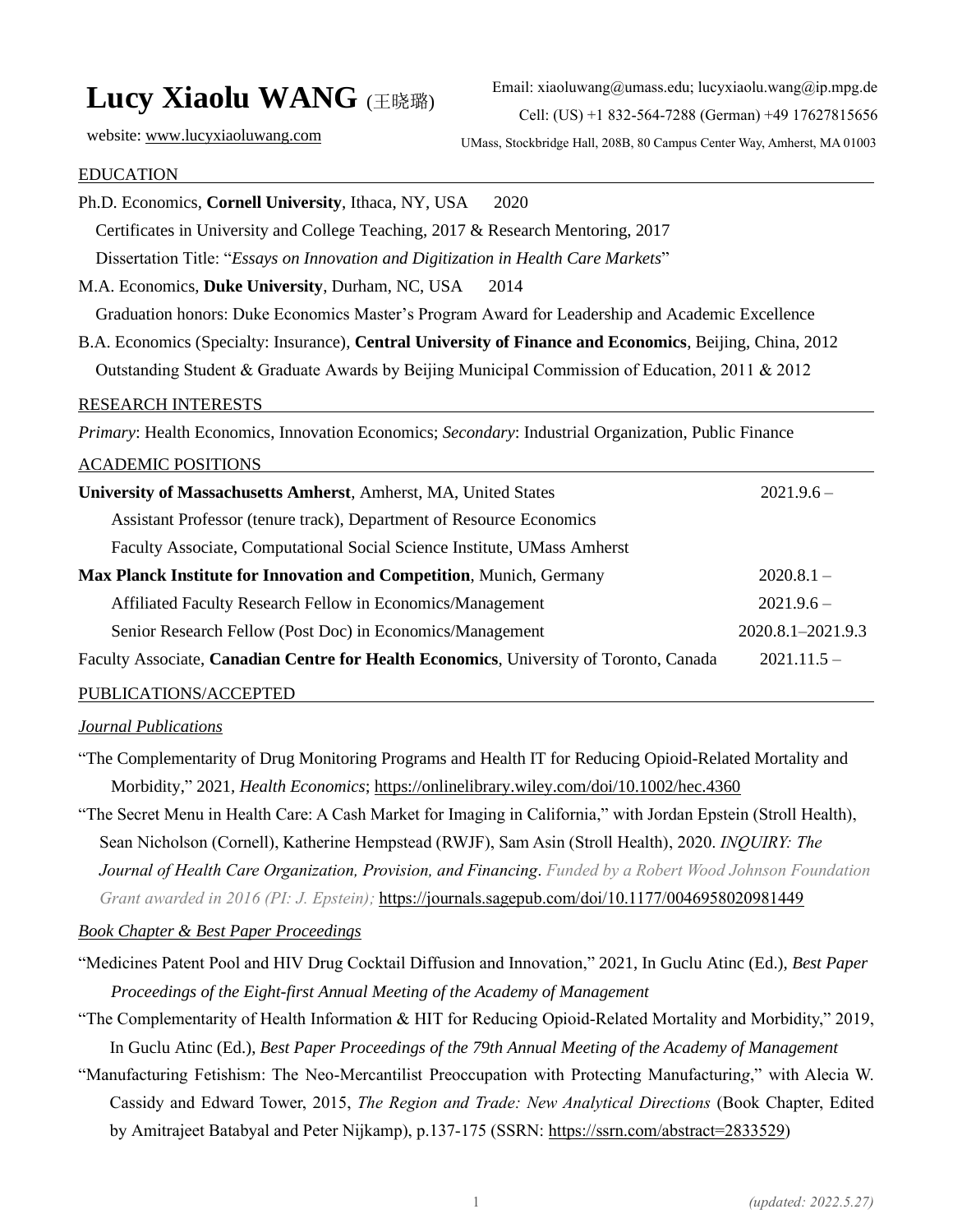#### WORKING PAPERS

"Global Drug Diffusion & Innovation with the Medicines Patent Pool" (unsplit version: [ssrn.com/abstract=3426554;](https://ssrn.com/abstract=3426554) The original paper is now split into two papers:

- 1) one reduced-form paper on diffusion-innovation balance, *Revise & Resubmit, Journal of Health Economics*
- 2) a structural model-based cost-benefit analysis draft available upon request)

Note: The Medicines Patent Pool is now a key part of the WHO COVID-19 Technology Access Pool (C-TAP)

*Best Paper Award, Wharton Innovation Doctoral Symposium, University of Pennsylvania, 10/2019 Young Scholar Best Paper Award (in economics/management), European Policy for Intellectual Property, ETH Zürich, Switzerland, 9/2019; Featured in Written Description blog by Prof. Lisa Larrimore Ouellette, 9/2019* 

"Procurement Institutions and Essential Drug Supply in Low- and Middle-Income Countries" (w/ Nahim Zahur; [ssrn.com/abstract=3926761;](https://ssrn.com/abstract=3926761) *Reject & Resubmit, Management Science*)

"The Market for Legal Cannabis Licensing" (w/ Nicholas Wilson\* ; *R&R, International Journal of Drug Policy*)

"Collaborating Neuroscience Online: The Case of the Human Brain Project" (w/ Ann-Christin Kreyer\*; draft stage)

\* (co-author is a graduate student mentee)

#### WORK-IN-PROGRESS

"Digitizing Science with Grants or Platforms: Evidence from the Human Brain Project" (w/ Ann-Christin Kreyer) "Is Grass Greener in the Gray Zone? Legalization and Innovation in the Cannabis Market" (w/ Nathan W. Chan)

"Automation and Mental Health Platform Design: Field Experiment" (w/ Chirantan Chatterjee, Marina Chugunove, Ghosh Mainak; field experiment pending)

"Blockchain Firms in Health Care: Where Are They, Who Survived and Why?" (idle)

"Biomedical Innovation in the Shadow of Litigation: Patentability Uncertainty & Strategic Reactions" (idle)

# SHORT NOTE & DATA PRODUCTS

"Patent Classification Systems and Technological Categorization: An Overview and Update"

- Technical note at SSRN: [https://ssrn.com/abstract=3220033;](https://ssrn.com/abstract=3220033) GitHub data repository: [tinyurl.com/y88ojs8k](https://tinyurl.com/y88ojs8k)

# RESEARCH GRANTS

# *External Grants*

Hayek Fund for Scholars (\$2,500), Institute for Humane Studies, 2022 Academy of Management Student Travel Scholarship Grant Award, 2019 Humane Studies Fellowship Grant (\$5,000), Institute for Humane Studies, 2018–2019 Research Travel Grant & Hayek Fund Awards, Institute for Humane Studies, 2017, 2018 *Principal Investigator*, National Undergraduate Research Innovation Grant (¥10,000≈\$1,600), "Longevity Risk and Old-Age Financing: The Case of Midlife Middle-Class Residences in Beijing and Shanghai," Ministry of

Education of the People's Republic of China, 2009–2012

*Principal Investigator*, China Ping An National Academic Dissertation Contest (¥15,000≈\$2,400), awarded for 1<sup>st</sup> &

 $2<sup>nd</sup>$  prizes of papers, 2010 & 2011 (topics: longevity risk; health insurance for children of migrant workers) China Banking Association Micro Entrepreneurship Investigator Grant, 2010

# *Internal Grants*

Public Interest Technology Initiative (PIT@UMass) Inaugural Faculty Grant (\$5,000), UMass Amherst, 2022 MSP Research Support Fund (\$1,000) and Flex Grant (\$500), UMass Amherst, 2021-2022 Start-up Fund, Resource Economics Dept., College of Social & Behavioral Sciences, UMass Amherst, 2021-2024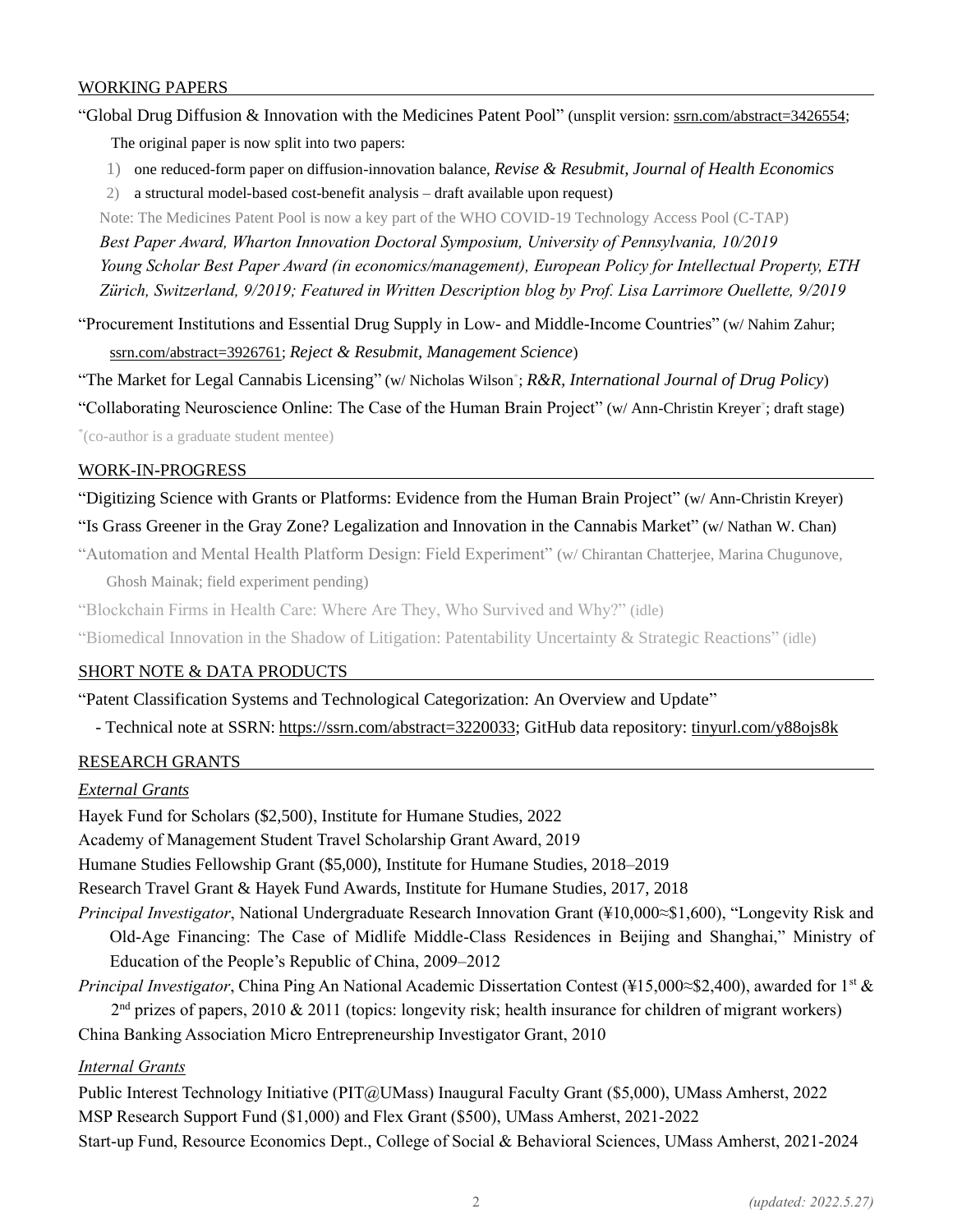*Principal Investigator,* Cornell SC Johnson College of Business "Innovation, Entrepreneurship, and Technology" (IET) Theme Inaugural Travel Grant (\$2,000), 2019–2020

Conference Travel Grants (Graduate School; Economics; Policy Analysis & Management), Cornell, 2016–2020 Institute for Health Economics, Health Behaviors, and Disparities Student Grants (x5), Cornell, 2016–2020 Graduate School Research Travel Grant (\$2,000), Cornell University, 2019 Human Ecology Alumni Association Student Research Grant, Cornell Univ., 2016 Economics Department Masters' Program Conference Travel Grant, Duke Univ., 2014 CUFE Summer Investigator Grants (Univ.-wide bid), Conference Grants (School of Insurance), 2009–2012

#### FELLOWSHIPS, AWARDS, & HONORS

OFD Faculty Scholarly Writing Fellow, Office of Faculty Development, UMass Amherst, 2022-2023 Institute for Social Science Research (ISSR) Scholar, University of Massachusetts Amherst, 2022-2023 Academy of Management *Best Paper Proceedings*, AOM technology & innovation mgnt (TIM) division, 2021 *Best Paper Award*, Wharton Innovation Doctoral Symposium, University of Pennsylvania, 2019 *Young Scholar Best Paper Award* (€500)*,* European Policy for Intellectual Property, ETH Zürich & EPFL, 2019 Academy of Management *Best Paper Proceedings*, 2019 & *Outstanding Student Paper Award (William H. Newman* 

*Award* Divisional Nominee), 2019; Finalist for *Best Theory to Practice Paper*, AOM health care division, 2019 Flora Rose & Flemmie Kittrell Summer Fellowship, Policy Analysis and Management, Cornell, 2019 Ernest Liu '64, Ta-Chung and Ya-Chao Liu Memorial Fellowship, Dept. of Economics, Cornell, 2018-2019 *Young Researcher Best Paper Award*, The 9<sup>th</sup> Conference on Health IT & Analytics, Washington D.C., 2018 CU-CIRTL *Scholar Certificate Award*, Center for the Integration of Research, Teaching & Learning, Cornell, 2018 Graduate Fellowship/Teaching Assistantship/Graduate Research Assistantship, Cornell, 2014-2018 Graduate Teaching Assistant Fellowship (\$1,000), Center for Teaching Innovation, Cornell, 2017-2018 Graduate Research and Teaching Fellowship (\$1,000), Center for Teaching Excellence, Cornell, 2016-2017 Department of Economics Master's Scholarship (Tuition Waiver), Duke Economics, 1/2013-5/2014 CUFE Excellent Undergraduate Scholarship, 2008-2012 & Top 10 Individuals/Teams in Research, 2010-2012 "Challenge Cup" National Academic Science & Technology Competition, 2nd prize in Beijing, 2011 China National Undergraduate Mathematical Contest in Modeling,  $2<sup>nd</sup>$  prize National, 2010 National Insurance Education Hope Scholarship (¥8,000≈\$1,170), Insurance Society of China, 2009

# CONFERENCE, SEMINAR, & WORKSHOP PRESENTATIONS

<sup>+</sup>scheduled; \*presented by co-author; seminar host is economics dept. if the dept./school is not specified; gray: (canceled due to Covid)

- **2022**: American Economic Association Annual Meeting (poster), Boston, virtual; cross-disciplinary Knowledge Data Research (xKDR), India, virtual; Conference on Health IT and Analytics (CHITA), \* DC, hybrid; Health Policy Workshop, Indiana University Bloomington, virtual; Canadian Centre for Health Economics, U Toronto, virtual; UMass Amherst ResEcon IO Brown Bag; Essen Health Economics Seminar, Germany, virtual; Technology & Policy Research Initiative (TPRI) Brown Bag Seminar, Boston University, virtual; Taiwan Symposium on Innovation Economics and Entrepreneurship, National Tsing Hua University, virtual; Munich Summer Institute (discussant), <sup>+</sup> Germany; Max Planck Institute Konsortium (poster)\* ; Shanghai International College of Intellectual Property,<sup>+</sup> online; Industry Studies Association Annual Conference (x2),<sup>+</sup> Wharton; American Society of Health Economists Conference (x3),<sup>+</sup> Austin; Annual Meeting of Academy of Management (x2),<sup>+</sup> Seattle
- **2021**: TIME Colloquium (discussant), TU Munich–LMU Munich–MPI, virtual; Columbia University (Mailman School of Public Health), virtual; Mannheim Centre for Competition and Innovation (MaCCI) Annual Conference (presenter & discussant), virtual; Max Planck Institute Spring Research Seminar, virtual; 19<sup>th</sup> International Industrial Organization Conference (presenter & discussant), virtual; Shanghai International College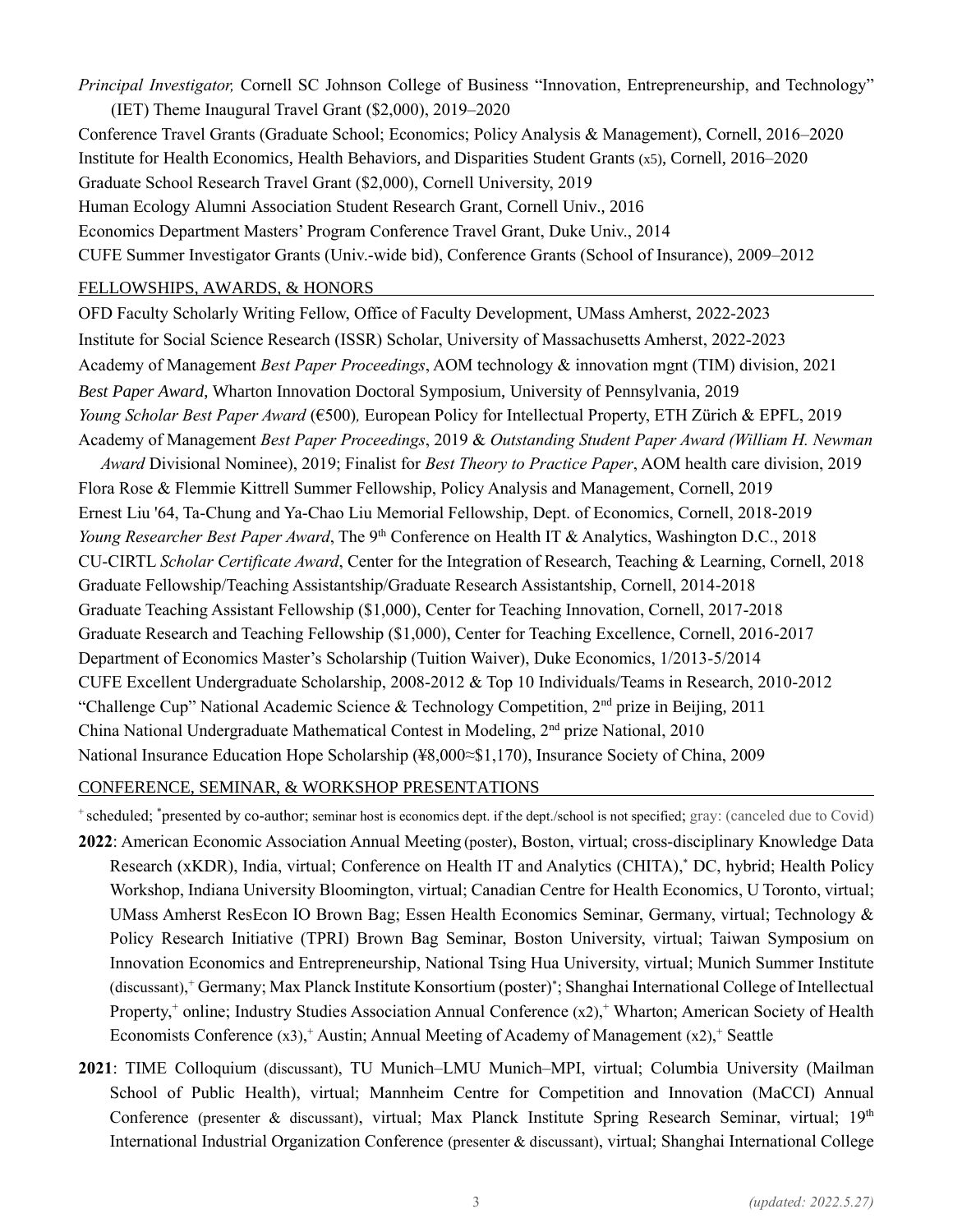of Intellectual Property, virtual; Innovation Workshop, Ludwig Maximilian University of Munich, virtual; Spring Meeting of Young Economists (presenter & discussant), University of Bologna, virtual; Industry Studies Association Annual Conference (x2), virtual; 10<sup>th</sup> Conference of American Society of Health Economists (x4; presenters & discussants), virtual; TIME Colloquium, LMU-MPI-TUM, virtual; Treffen des Fachbeirats, MPI (poster), virtual; Intellectual Property & Innovation PhD seminar, Université de Lausanne, virtual; International Health Economics Association (iHEA) World Congress (x2, oral presenter & e-poster), virtual; Behavioral & Empirical Work in Progress (BEWIP) seminar, Technische Universität München (school of management), virtual; Annual Meeting of Academy of Management, virtual; European Policy for Intellectual Property (x2, main & PhD workshop) \* , hybrid Madrid/online; KU Leuven (Management, Strategy and Innovation seminar), Belgium, virtual; North East Universities Development Consortium (NEUDC, presenter & discussant), Boston University, virtual; European Health Economics Association (EuHEA) seminar, virtual; 4<sup>th</sup> Research on Innovation, Science and Entrepreneurship Workshop (RISE4, discussant), virtual; iHEA Health System Efficiency SIG webinar, virtual

- **2020**: American Economic Association Annual Meeting, San Diego; Max Planck Institute for Innovation and Competition, Munich, Germany; University of Massachusetts Amherst (Resource Economics); University of Illinois at Chicago; RAND Corporation, Washington, DC; Melbourne Institute: Applied Economic and Social Research, University of Melbourne, Australia; National University of Singapore (Business School), virtual seminar; University of Sydney, Australia; 8<sup>th</sup> Annual Empirical Intellectual Property Law Conference (Covidcanceled), Univ. of Texas at Austin (Law School); 18<sup>th</sup> International Industrial Organization Conference (Covidcanceled), Philadelphia; Industry Studies Association Annual Conference, virtual; 9<sup>th</sup> Conference of the American Society of Health Economists(Covid-canceled), St. Louis; Chinese Economists Society North America Meeting, virtual; U.S. Food and Drug Administration Research Brownbag, virtual; Max Planck Institute Fall Research Seminar, Munich, Germany; NBER Entrepreneurship Working Group Meeting, virtual; New York University (Stern School of Business, MBA guest speaker), virtual
- **2019**: American Economic Association Annual Meeting (poster), Atlanta; Cornell SC Johnson College of Business IET-theme brownbag seminar; Industry Studies Association Conference (x2, healthcare; innovation), Nashville; 26th Consortium for Competitiveness and Cooperation (CCC) conference, Duke (Fuqua) & UNC-Chapel Hill (Kenan-Flagler); 8<sup>th</sup> Conference of the American Society of Health Economists (poster), D.C.; Medicines Patent Pool seminar, Geneva, Switzerland; International Health Economics Association World Congress, Basel, Switzerland; 19th Annual Intellectual Property Scholars Conference, DePaul Univ. (Law School), Chicago; Annual Meeting of Academy of Management, Boston; European Policy for Intellectual Property, ETH Zürich; Policy Analysis & Management seminar, Cornell; North East Universities Development Consortium (presenter & discussant), Northwestern Univ.; Wharton Innovation Doctoral Symposium (presenter & discussant); Institute for Operations Research and the Management Sciences (INFORMS) Annual Meeting, Seattle; Economics Graduate Student Conference, Washington Univ. in St. Louis; Association for Public Policy Analysis & Management Fall Research Conference, Denver; Applied Economics seminar, Cornell (Dyson); Cornerstone Research, New York City; NBER Productivity Seminar, Cambridge, MA; Charles River Associates, Boston; UC Berkeley (Haas School of Business) seminar; Econometric Society European Winter Meeting, Rotterdam
- 2018: American Economic Association Annual Meeting (poster & interview), Philadelphia; 7<sup>th</sup> Annual Conference of the American Society of Health Economists (presenter & discussant), Emory, Atlanta; National CIRTL All-Network Teaching-as-Research Virtual Symposium; Conference on Health IT and Analytics (x2, conference & doctoral consortium), Univ. of Maryland (Smith Business School), D.C.; Interdisciplinary Graduate Research Colloquium, Herndon, VA; Econometric Society European Winter Meeting, Naples, Italy
- 2017: Association for Public Policy Analysis & Management 39<sup>th</sup> Annual Fall Research Conference, Chicago; The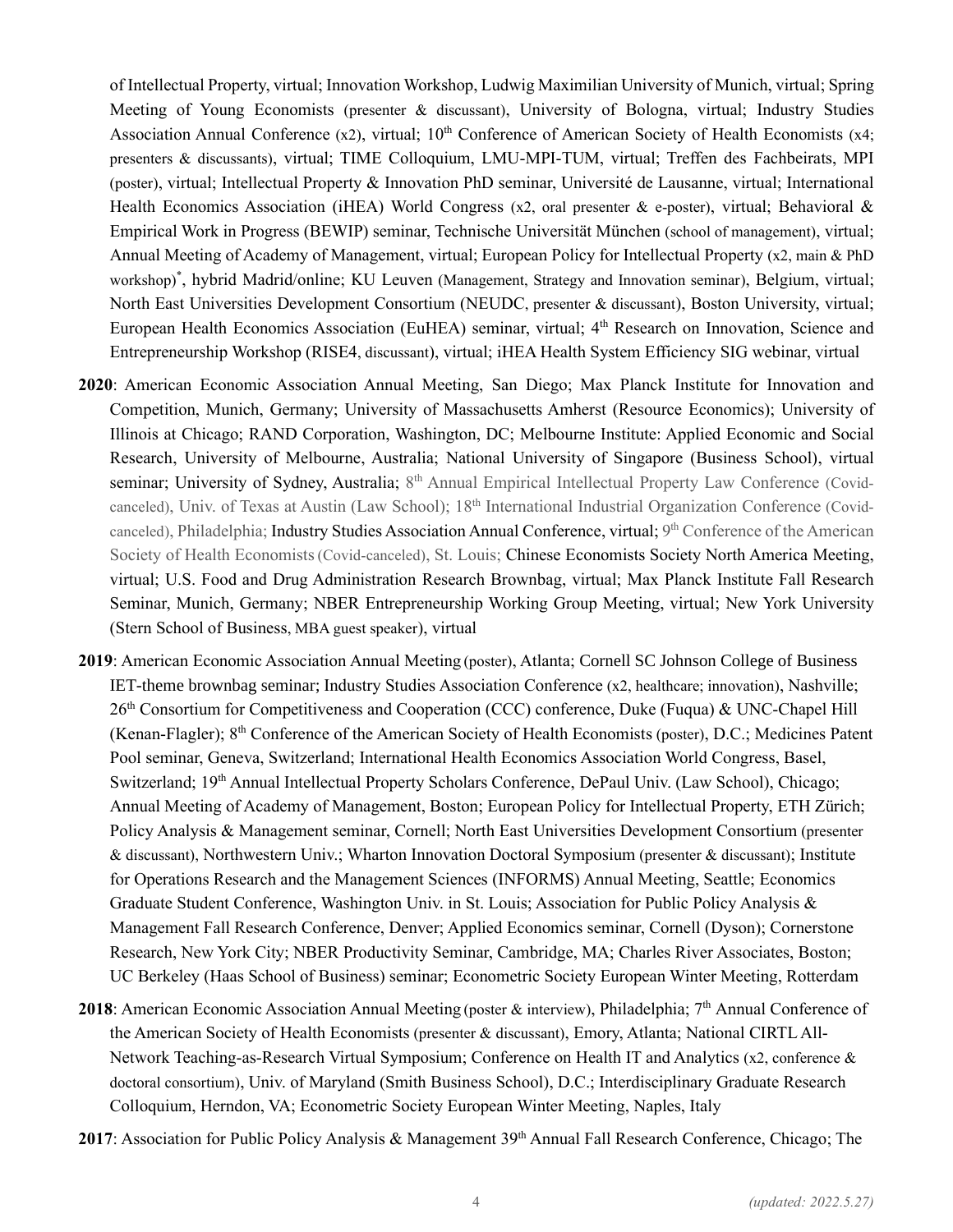1<sup>st</sup> Annual Teaching as Research National Conference, Cornell, NY; *SPARK Talks* (2017 theme: "Expansion"): Scholars Present About Research and Knowledge, Cornell, NY

- 2016: the 6<sup>th</sup> Biennial Conference of the American Society of Health Economists<sup>\*</sup>, UPenn, PA; Association for Public Policy Analysis & Management  $38<sup>th</sup>$  Annual Fall Research Conference (poster), DC
- 2014: Asia-Pacific Economics Association 10<sup>th</sup> Annual Conference, Thailand; Chulalongkorn Univ., Thailand
- **2013**: Self-Help Credit Union (loan and micro-finance group seminar, x2), Durham, NC
- 2012: Asia-Pacific Risk & Insurance Association 16<sup>th</sup> Annual Conference (presenter & discussant), SKK Univ., Seoul, South Korea; National Undergraduate Innovation and Entrepreneurship Conference<sup>\*</sup>, China
- **Pre-2011**: Cross-Strait Risk Management and Insurance Conference, Southwestern University of Finance and Economics, China, 2010; 5<sup>th</sup> China Insurance Education Symposium, Xiamen Univ., China, 2009

# ADMITTED/INVITED DOCTORAL WORKSHOP ATTENDANCES

Invited Attendee, Roundtable on Empirical Methods in Intellectual Property, USPTO Headquarters, Virginia, 2019 Funded Attendee, Conference on Health IT and Analytics Doctoral Consortium, U of Maryland (Smith), D.C., 2018 Funded Attendee, Price Theory Summer Camp, Becker-Friedman Institute, University of Chicago, 2018 Funded Attendee, the NBER Digitization Tutorial and Winter Meeting (*funded by the Alfred P. Sloan Foundation*),

Stanford Institute for Economic Policy Research, 2018; invited attendee, Stanford GSB, 2019, 2020 Fellow, the 9th NBER Entrepreneurship Research Boot Camp (*funded by the E.M. Kauffman Foundation*), 2016 Invited Attendee, the Annual NBER Summer Institute, Cambridge, MA, 2015, 2016, 2018 Invited Attendee and Excellent Paper Awardee, the 4<sup>th</sup> China Social Security Symposium, Beijing, China, 2010

#### RESEARCH APPOINTMENTS

RA for Prof. Sean Nicholson (Policy Analysis & Management, Cornell), Su2016; Su2017–Su2018; Su2019-Sp2020 RA for Prof. Michael Waldman (Johnson Business School, Cornell), 12/2016–5/2019 (part-time) RA for Profs. Michael Lovenheim and Maria Fitzpatrick (PAM, Cornell), Summer 2015–Spring 2016 Student PI, supervised by Profs. Charlie Becker and Martin Zelder (Economics, Duke), Spring 2013–Spring 2014 RA for Prof. Campbell Harvey (Fuqua Business School, Duke Finance), 1/2013–2/2013

# TEACHING EXPERIENCES

As an Instructor or Guest Instructor for Undergraduate & Graduate Courses:

 Instructor, Intermediate Statistics for Business and Economics (undergrad.), UMass Amherst, Spring & Fall 2022 Instructor, Health Economics (upper-level undergraduate), UMass Amherst, Fall 2021 & 2022 Instructor, Mathematics Review Session for Management (MBA), Johnson Business School, Cornell, 8/7/2018 Instructor, Graduate Teaching Excellence Program (Ph.D.) Training Sessions, Cornell, (2/15, 3/8, 3/29)/2018 Guest instructor, "Why Firms Fail? Mini-Case Studies of Enron & Theranos" for Corporations, Shareholders, and Policy (Undergraduate & Masters' Level), Prof. Rick Geddes, Cornell, 2/9/2017

As a Teaching Assistant for Graduate and Professional Courses:

 Microeconomics for Management (MBA), Prof. Michael Waldman, Cornell, Fall 2018 (*head TA*) Microeconomics for Management (Finance EMBA), Prof. Armin Rick, Cornell-Tsinghua, Oct. 2016, 2017 Microeconomics for Management (One-Year MBA), Prof. Michael Waldman, Cornell, Jun. 2017 Corporations, Shareholders, and Policy, Prof. Rick Geddes, Cornell, Spring 2017 Computer Modeling for Policy Analysis, Prof. Edward Tower, Duke, Spring 2014

As a Grader for Graduate Econometric Courses:

 Empirical Strategies for Policy Research II (Ph.D.), Prof. Zhuan Pei, Cornell, Spring 2018 Applied Microeconometrics (Masters' level), Prof. Daniel Yi Xu, Duke, Spring 2014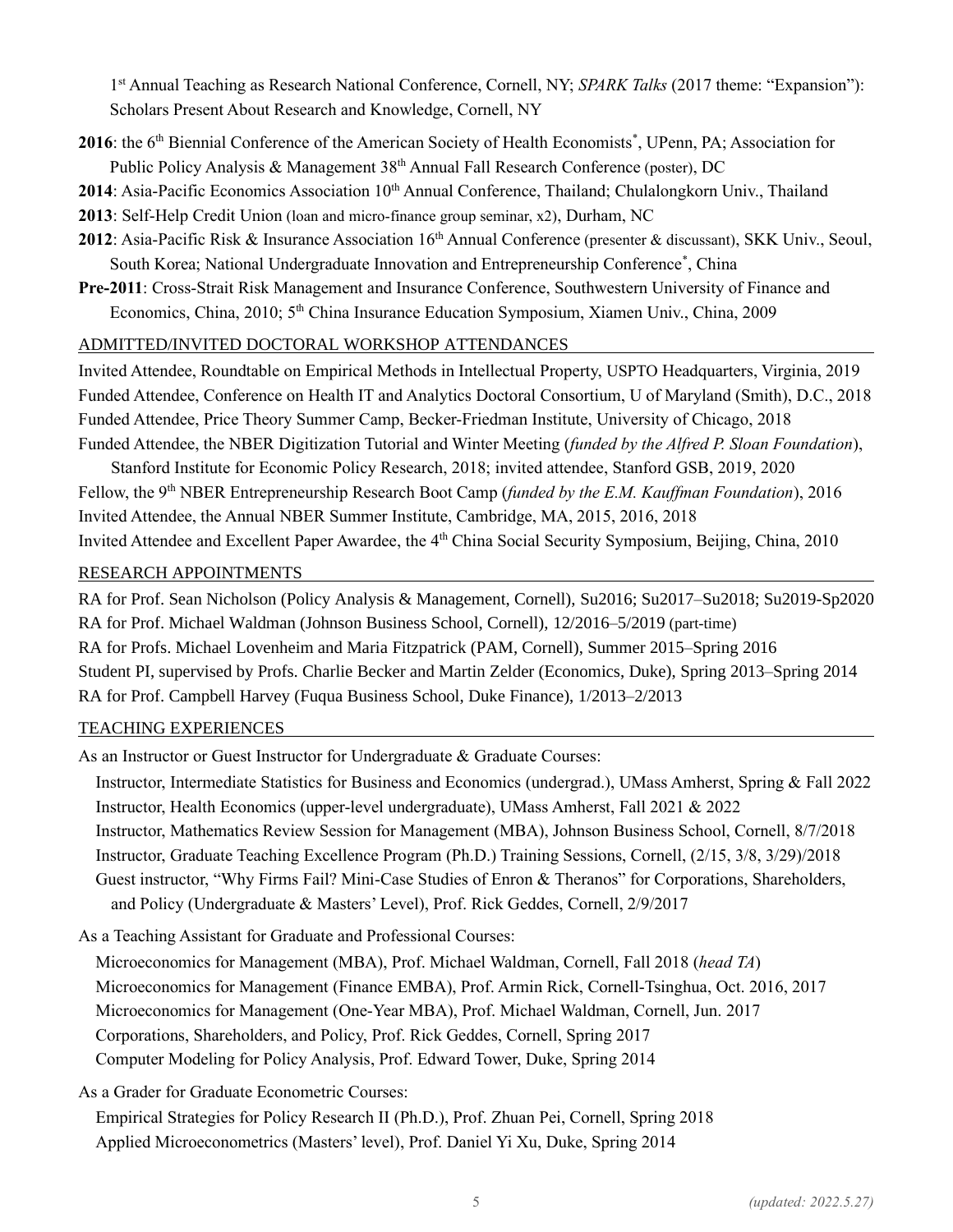As a Teaching Assistant for Undergraduate Courses:

 Corporations, Shareholders, and Policy, Prof. Rick Geddes, Cornell, Spring 2017 Public Finance - Economics of the Public Sector, Prof. Brandon Tripp, Cornell, Fall 2016 Introductory Microeconomics, Prof. Jennifer Wissink, Cornell, Fall 2014

As a Co-Instructor for Graduate and Post-Doctoral Professional Workshops:

 "Enhance Teaching with Research-Based Practices" (with Jeffrey Mulligan), Cornell, 3/17/2018 "Teaching and Leadership Development" (with Matt Hankins), Cornell, 10/28/2017 "Overcoming Anxiety about Public Speaking" (with Jack Madden), Cornell, 10/14/2017 "Using Theater Techniques to Enhance Your Teaching" (with Mary Centrella), Cornell, 4/11/2017 "Flipping the Classroom as a TA" (with Minji Kim), Univ.-wide Conference, Cornell, 3/4/2017 "Using a Case-Study Approach to Teaching" (with Catherine Spirito), Cornell, 11/16/2016

# CASE AND TEACHING MATERIALS

"Connecting with Reality: Using Mini-Case Study Approach to Facilitate and Assess Student Learning," 2017, Cornell University Classroom Research Working Paper Series, Volume 6

# MENTORING EXPERIENCES

Faculty Mentor, Mentoring Workshop for Women & Non-binary PhD Students in Health Economics & Health Policy (virtual), AEA Committee on the Status of Women in the Economics Profession (CSWEP), Fall 2021 Fellow Mentor and Leader for Graduate Research and Teaching Fellows, Cornell University, 2017-2018 Mentor, Cornell Ph.D. Peer-Mentoring Program, Dept. of Economics, Cornell University, 2017-2018 Certificate of Completion of Research Mentoring Training, Cornell University, 4/2017

Ad Hoc Reference for a Cornell Freshman Summer External Internship Application (accepted), 12/2014

# *Student Research Mentoring/Advising*:

Graduate Students

Ann-Christin Kreyer (2020-now; Ph.D. student at Munich Graduate School of Economics & Max Planck Institute for Innovation and Competition, Germany)

Nicholas Wilson (2020-now; Master's student at Ludwig Maximilian University of Munich, Germany) Undergraduate Students (research mentee/former RAs; excluding recommendees purely based on coursework)

Victoria DiStefano (Spring-Summer, 2020; B.A. Biology & Society, Cornell '22)

Robin Wang (Spring 2018; B.S. Economics, Cornell, 18' *summa cum laude;* research mentoring for her undergraduate honors thesis, which won the "Best Thesis in Health Economics" prize); 1<sup>st</sup> placement: UPenn Medical School

# PROFESSIONAL SERVICES

- *Referee:* American Economic Review; Demographic Research; Health Economics; Health Information Management Journal; Health Policy; Information System Research; Journal of Labor Economics; Management Science; Production and Operations Management; Research Policy; Social Science Research
- *Scientific Review Committee*: American Society of Health Economists Conference, 2018, 2019, 2020, 2021, 2022; Academy of Management Conference, 2018; Award Committee member for the AOM Health Care Management Division Outstanding Paper Based on a Dissertation, 2020; Member on the Advisory Board of the 4th Research on Innovation, Science and Entrepreneurship Workshop (RISE), virtual/Germany, 2021

*Department Service*: Faculty Member on the Graduate Studies Committee, UMass Amherst, 2021-2022